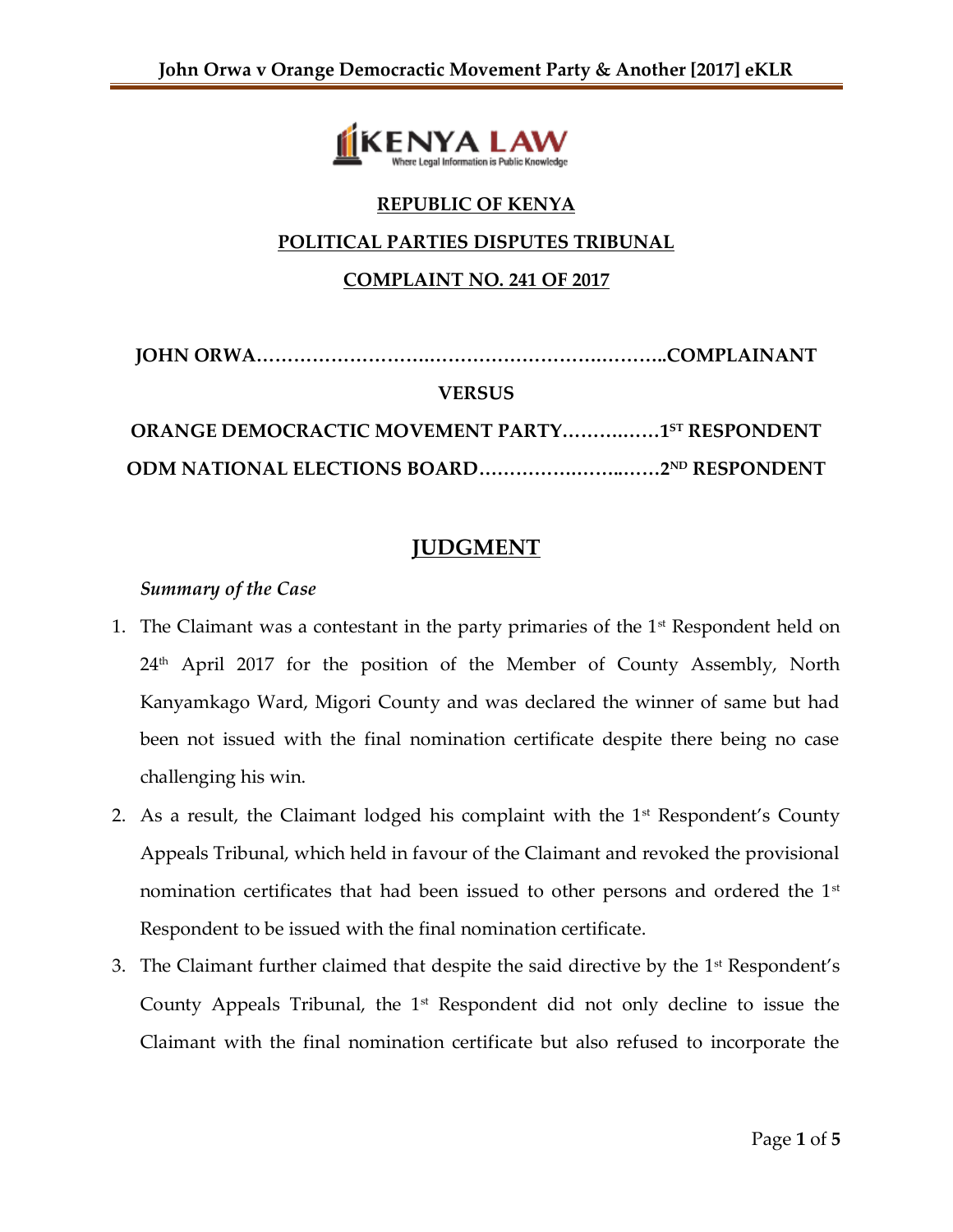Claimant in the list of nominees that was submitted to the Independent Elections and Boundaries Commission (IEBC) on the  $11<sup>th</sup>$  May 2017.

- 4. For the reasons stated above, the Claimant approached this Tribunal for the following reliefs:
	- a) An order compelling the  $1<sup>st</sup>$  and  $2<sup>nd</sup>$  Respondent to honour the decision of the 1 st Respondent's County Appeals Tribunal.
	- b) A declaration that the Claimant was the bone fide  $1<sup>st</sup>$  Respondent's nominee for the position of the Member of County Assembly, North Kanyamkago Ward, Migori County.
	- c) A declaration that the award of the final nomination certificate to any other person other than the Claimant as the candidate for the position of the Member of County Assembly, North Kanyamkago Ward, Migori County, if any, is null and void.
	- d) An order compelling the  $1<sup>st</sup>$  Respondent to issue the Claimant with the final nomination certificate for the position of the Member of County Assembly, North Kanyamkago Ward, Migori County.
	- e) An order compelling the  $1<sup>st</sup>$  Respondent to include the Claimant's name in the IEBC list of nominees for the August 8 general elections in respect of North Kanyamkago Ward, Migori County.
- 5. Come the  $12<sup>th</sup>$  May 2017, the Tribunal ordered the Claimant to serve the Respondents and scheduled the case for hearing on  $14<sup>th</sup>$  May 2017. To confirm service, one Johnstone Nzivu swore two affidavits dated 13<sup>th</sup> and 15<sup>th</sup> May 2017, respectively to that effect. However, in spite of all these, time passed without the Respondents filing their responses and replies leaving this Tribunal without option but to proceed and determine this matter in consideration of the strict timelines for nominations.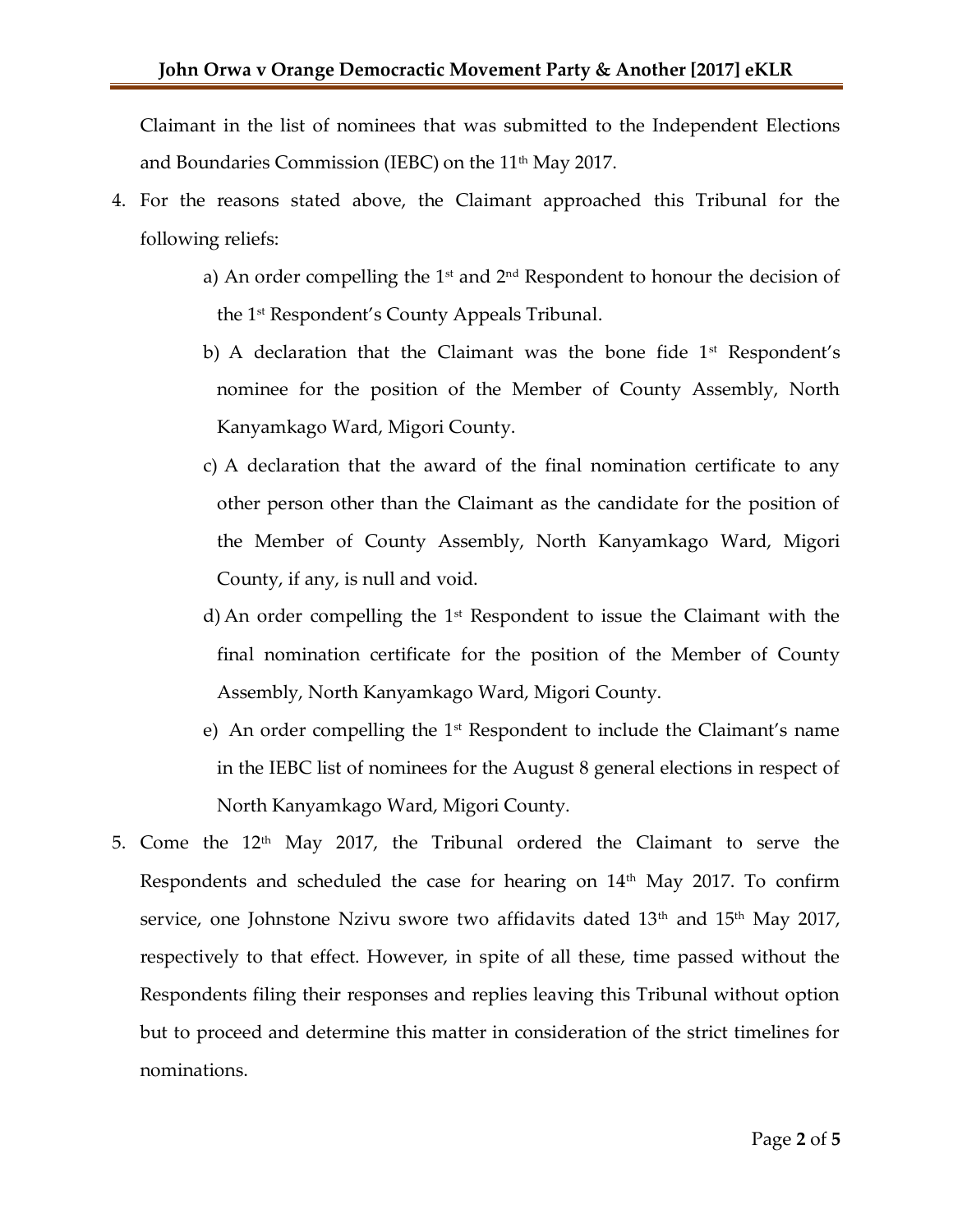#### *Issue for Determination*

6. The primary issue is whether the  $1<sup>st</sup>$  Respondent was justified in not issuing the Claimant with the final nomination certificate and refusing to include his name in the list of nominees submitted to the IEBC.

#### **Analysis**

- 7. The whole issue in this case turns our attention to the provisions of *Article 38* of the *Constitution of Kenya, 2010,* which guarantees the right of every citizen to make political choices, which includes the rights to form and participate in the activities of a political party. In this regard, one has the right to take part in a free, fair and regular elections based on universal suffrage and the free expression of will to vie for any office of any political party to which such a person is a member.
- 8. To this end, *Article 91 (1) (d)* of the Constitution specifically obligates political parties in Kenya to abide by the democratic principles of good governance, promote and practice democracy through regular, fair and free elections within the party.
- 9. To fulfil these constitutional requirements, *section 9* of the *Political Parties Act, 2011* read together with the *Second Schedule* of the same sets out the key issues that must be contained in the constitutions of all duly registered political parties in Kenya. The relevant point for our purposes in the matter is the rule that a political party constitution must establish guidelines for, among other things, the nomination of candidates for elections.
- 10. The nomination procedures for the 1st Respondent in *rule 18.8 (iv)* demands that a winner of a party primary exercise ought to be issued with the final nomination certificate within 7 days of the date of conclusion of the party primary in question. The rule stipulates,

"*Upon receipt of the certified copy of the certificate of return from the County Elections Appeal Board and where no appeal has been lodged at*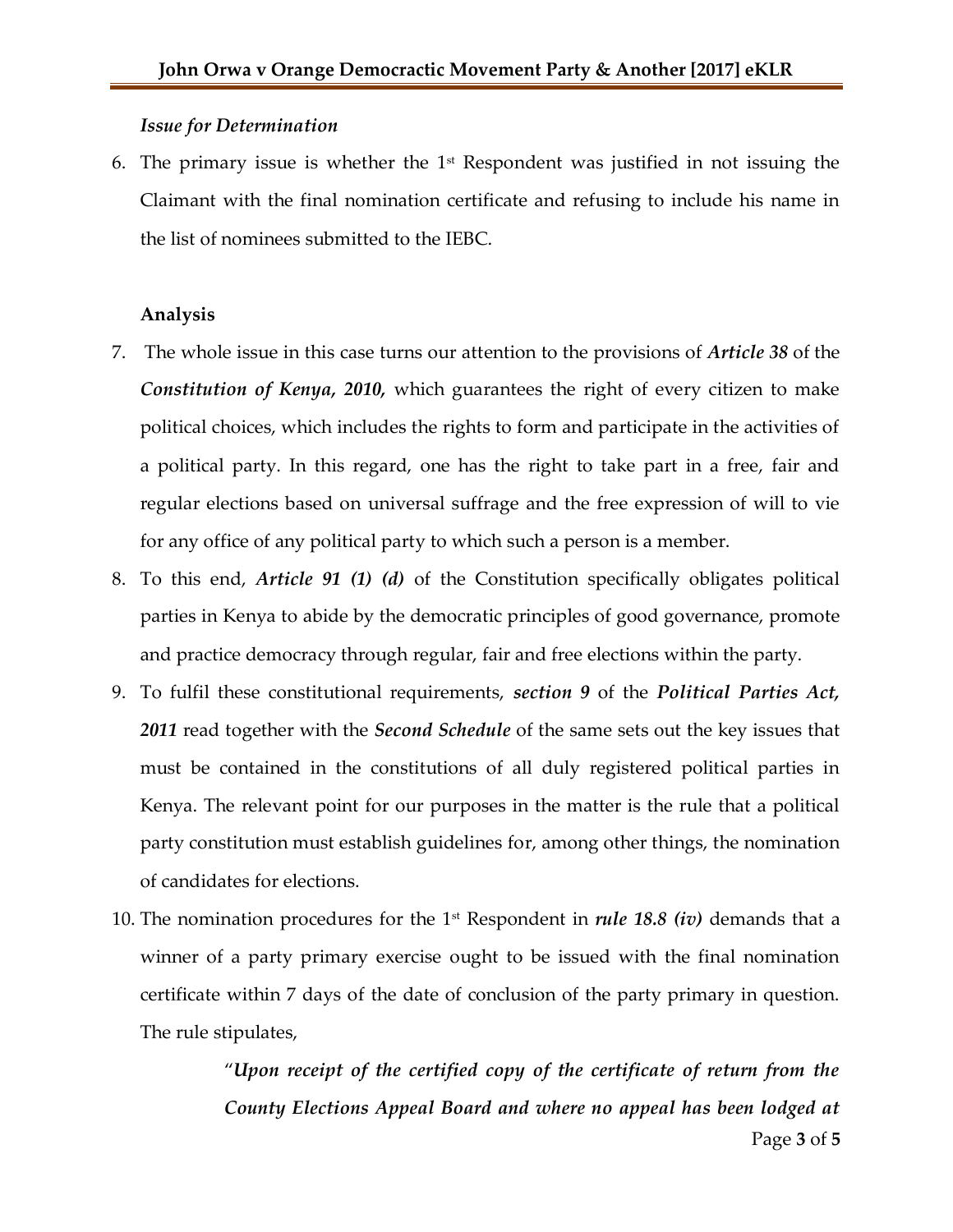*the National Elections Appeals Tribunal, the NEB shall proceed to process and issue the nomination certificate to the declared winner within seven (7) days of the primaries or determination of a dispute."*

- 11. Indeed, the Claimant had legitimate reasons to expect, in the absence of any dispute pending against him, the 1<sup>st</sup> Respondent to issue him with the final nomination and forward his name to the IEBC as the 1<sup>st</sup> Respondent's duly nominated candidate for the position of the Member of County Assembly, North Kanyamkago Ward, Migori County. More so, after the 1<sup>st</sup> Respondent's County Appeals Tribunal held in favour of the Claimant, revoked the provisional nomination certificates already issued to other persons and ordered the  $1<sup>st</sup>$  Respondent to issue the Claimant with the final nomination certificate.
- 12. For the reasons advanced above, this Tribunal is persuaded by the Claimant's arguments that the  $1<sup>st</sup>$  Respondent went against its own rules when it failed to issue the Claimant with the final nomination certificate and declined to include the Claimant's name in the list of nominees submitted to the IEBC for purposes of August 8 polls. In other words, we find no justification in the actions of the  $1<sup>st</sup>$ Respondent.

#### **Orders**

- 13. In the premises, this Tribunal orders as follows:
	- *a) That the Claimant's case be and is hereby allowed.*
	- *b) That the 1st Respondent be and is hereby restrained from issuing the final nomination certificate for the position of the Member of County Assembly, North Kanyamkago Ward, Migori County to any other person other than the Claimant herein.*
	- *c) That, in the event that the 1st Respondent has issued the final nomination certificate to any other individual for the position of the Member of County*